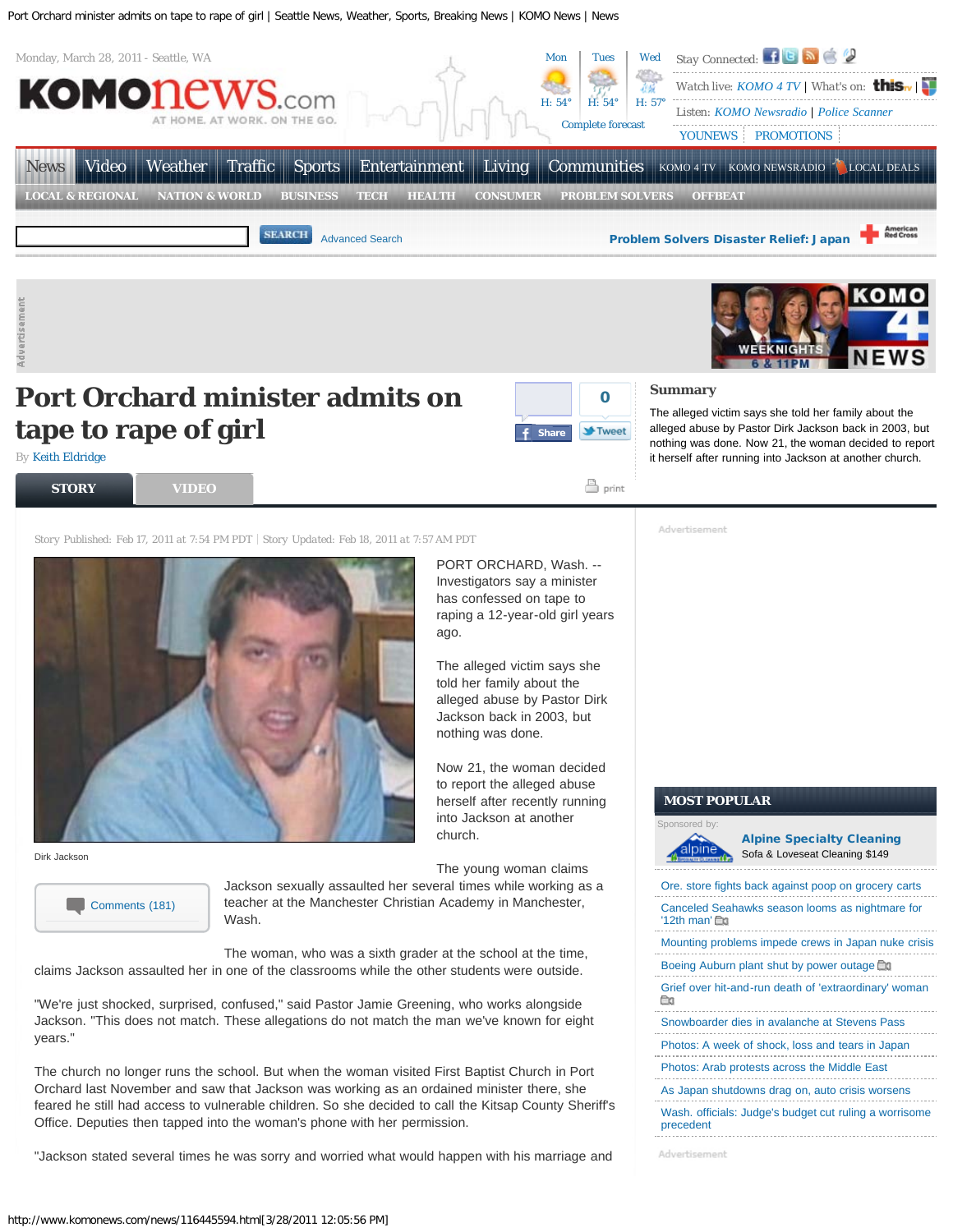children," court documents state. "He further spoke about being worried about going to prison."

On Thursday the courtroom was packed with his family and supporters. His wife sobbed. Jackson is a father of two young children.

Jackson's own father came to his defense.

"This is not a pattern," said Donn Jackson. "His life has absolutely been a contribution to our community. He won't go nowhere. We'll see to that."

A judge set bail at \$50,000.

Meantime, friends of the alleged victim credited her bravery in coming forward.

"It's not her fault," said friend Stephanie Conrad. "She shouldn't feel bad that she said anything."

"He made his own choices," said Samantha Folden, another friend. "He ruined his own reputation. She didn't ruin his reputation."

Detectives are urging any other potential victims to call Det.Chad Birkenfeld at  **(360) 337-5619** .



<span id="page-1-1"></span><span id="page-1-0"></span>Sad and pathetic, well good luck in prison, because you're gonna need it and you deserve whatever the judge gives you and more. I hope your stay in prison is a long one. Frankly I think \$50,000 bail is a bit light.

Feel sorry for not only the young woman and her family, but his wife and two children !!



| redbeacon ServiceFinder                |               |                                                                                                |                              |                                      |
|----------------------------------------|---------------|------------------------------------------------------------------------------------------------|------------------------------|--------------------------------------|
|                                        |               |                                                                                                | Save up to 60%               |                                      |
|                                        |               | hiring local                                                                                   |                              |                                      |
|                                        |               |                                                                                                | professionals                |                                      |
| What service do you need?<br>Carpenter |               |                                                                                                |                              |                                      |
|                                        |               |                                                                                                |                              | <b>Start \</b>                       |
| In partnership with KOMONPWS.          |               |                                                                                                |                              |                                      |
|                                        |               |                                                                                                |                              |                                      |
|                                        |               | <b>A</b> Like                                                                                  | <b>KOMO News on Facebook</b> | You like                             |
|                                        |               |                                                                                                | Confirm                      | News.<br>Page $\cdot$ Ir<br>You like |
|                                        |               |                                                                                                |                              | this. Unl<br>Page $\cdot$ Ir         |
|                                        |               | 11,515 people like KOMO News.11,514<br>people like KOMO News.                                  |                              |                                      |
|                                        |               |                                                                                                |                              |                                      |
|                                        |               |                                                                                                |                              |                                      |
|                                        |               | Tony                                                                                           | Nita                         |                                      |
|                                        |               | You need to be logged into Facebook to see<br>your friends' activity                           |                              |                                      |
| No recent activity to display.         |               |                                                                                                |                              |                                      |
|                                        |               | Is Facebook making teens depressed?<br>98 people shared this.                                  |                              |                                      |
|                                        |               | Ore. store fights back against poop on                                                         |                              |                                      |
|                                        | grocery carts | 420 people shared this.                                                                        |                              |                                      |
|                                        |               | <b>Canceled Seahawks season looms as</b><br>nightmare for '12th man'<br>36 people shared this. |                              |                                      |
| Legend!                                |               | Win Tickets to SADE Live with John                                                             |                              |                                      |
| a <sup>1</sup> Dadmandla fixat         |               | 13 people shared this.                                                                         | ing albi lalblathi           |                                      |
| Facebook social plugin                 |               |                                                                                                |                              |                                      |
|                                        |               |                                                                                                |                              |                                      |
| <b>KOMOdea</b>                         |               |                                                                                                |                              | <b>All Deals</b>                     |
| Local deals   Change Community         |               |                                                                                                |                              |                                      |
|                                        |               |                                                                                                |                              |                                      |

⋒

**[Organizing](http://biz.komonews.com/Seattle_Photo_Organizing/149163542.html)**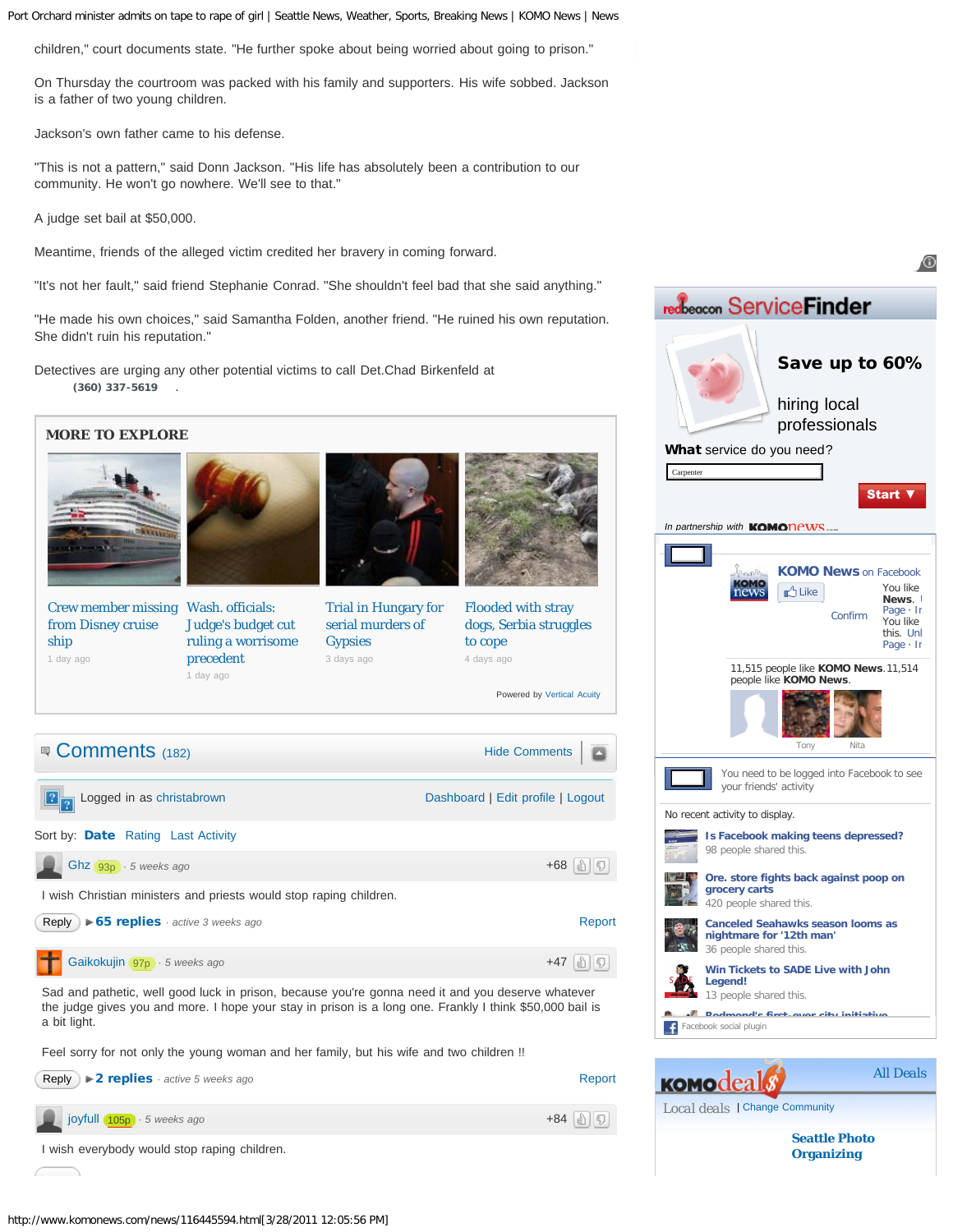<span id="page-2-1"></span><span id="page-2-0"></span>

<span id="page-2-4"></span><span id="page-2-3"></span><span id="page-2-2"></span>

| $\triangleright$ 8 replies active 4 weeks ago<br>Reply )            | Report     |
|---------------------------------------------------------------------|------------|
| EverettEyes 84p · 5 weeks ago                                       | $+2$ (a) 0 |
| After trial hang em high from the narrows bridge for 3 days.        |            |
| Reply )<br>$\blacktriangleright$ 1 reply $\cdot$ active 5 weeks ago | Report     |
|                                                                     |            |
| sandiegosurf65 4 -96p · 5 weeks ago                                 | $+5$ (a) 0 |

<span id="page-2-5"></span>Too bad cloth is his underwear which he cannot seem to keep on himself

<span id="page-2-6"></span>

| Reply                       | Report              |
|-----------------------------|---------------------|
| thumber $72p + 5$ weeks ago | $-36$ alle          |
| .                           | .<br>.<br>.<br>____ |

This is simply media hype to make relgious people look bad- nothing more. It only serves to divide people in their beliefs instead of unifying people in the goal to rid the world of these monsters. Had this been some meth head then komo won't even waste their time reporting it.

<span id="page-2-7"></span>

| <b>Reply</b> $\triangleright$ <b>10 replies</b> active 4 weeks ago | Report         |
|--------------------------------------------------------------------|----------------|
| theworldsamess $89p + 5$ weeks ago                                 | $+9$ (a) $ 5 $ |

Sounds like a good time for lynch mob justice !

 $\overline{\phantom{a}}$ 

OK ...So i get thumbs down for my comment ???? Thats why this kind of thing is tollerated because people like you people who gave me thumbs down would rather feel sorry for this piece of \$hit than take care of the matter.

For your information , It doesnt say anything in the Bible about forgiving a man of the cloth for Raping a innocent child.

I'll say it again ...... This guy should be taken out to the nearest tree and strung up !! The poor girl was 12 for God sake. What would you do if it were your child??? forgive him??? NOT ME,EVER !!!!!!





Advertisement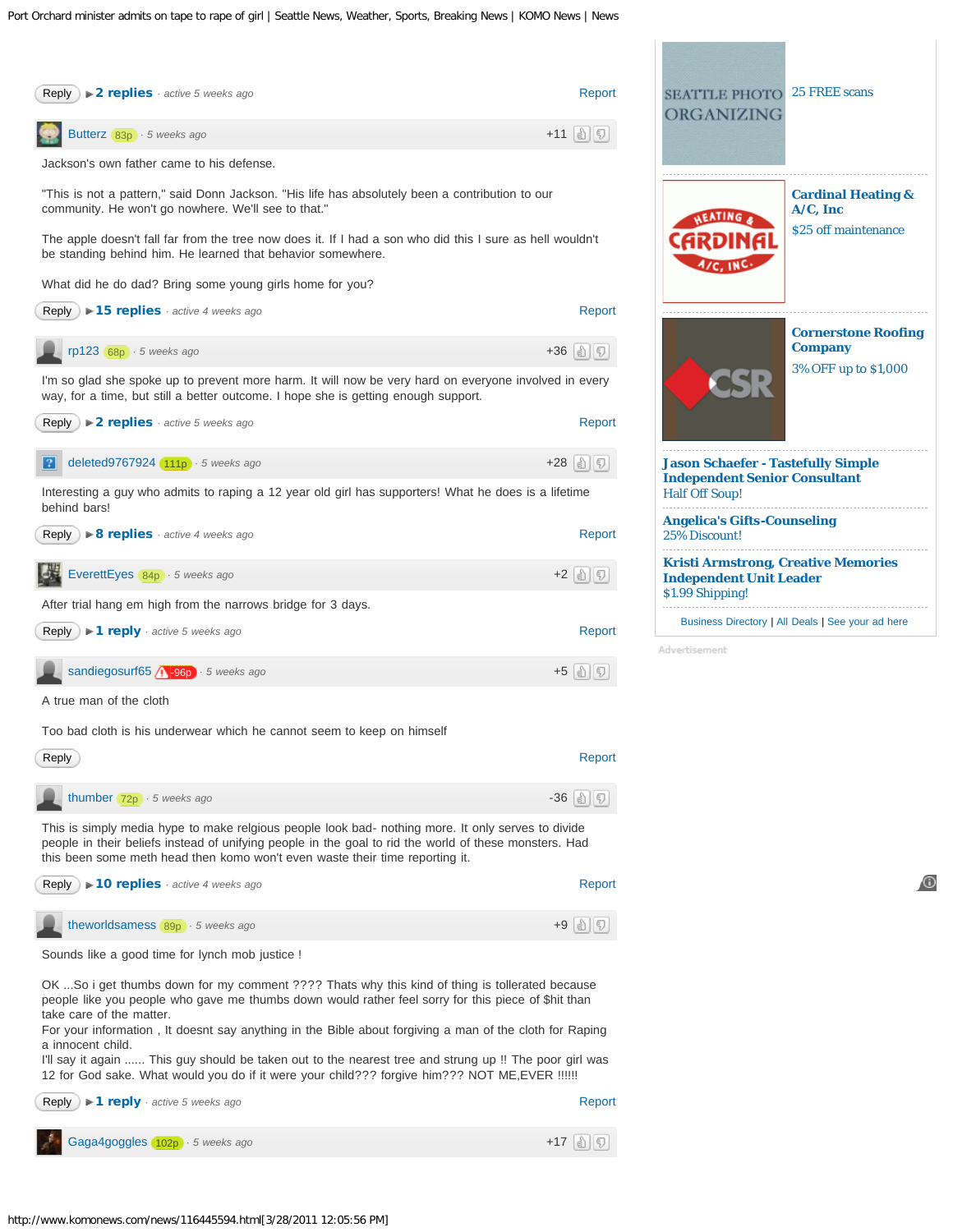<span id="page-3-0"></span>Wow...no lawyer present when he confessed I assume. He dug his own grave and will pay and rightly

<span id="page-3-1"></span>[Report](javascript: showReportBox(128737193)) [jelisized](http://intensedebate.com/people/jelisized) +30 *· [5 weeks ago](#page-3-1)* 105p [Report](javascript: showReportBox(128737231)) *· <b>137 porter503 82p · [5 weeks ago](#page-3-2)* [Reply](javascript: showReply(128737193);) **F1 reply** active 5 weeks ago **[Reply](javascript: showReply(128737231);)** ) **► 10 replies** *· active 4 weeks ago* so. Good for the young woman coming forward.. He admitted to this, yet has supporters. Dumb people are dumb.

<span id="page-3-2"></span>I can say with absolute confidence that this happens infrequently when you compare these incidents to the number of churches and pastors not commiting these terrible acts. I work in childrens' and youth ministry and our church takes precautions to prevent these instances. All that volunteer in youth/childrens' ministry are required to submit to a background check. Adults workers are NEVER left alone with children. Even our lead pastor will not counsel women without his wife present. The youth group hosts multiple overnight activities, supervised by several adults, men and women. We are not unique. I don't have personal knowledge of all the churches, but I know we took the lead from several others.

I am so sad this happened, but the behavior is tied to the man, not his profession.

<span id="page-3-5"></span><span id="page-3-4"></span><span id="page-3-3"></span>

| <b>Reply</b> $\triangleright$ <b>5 replies</b> active 5 weeks ago                                                                                                                                                    | Report                           |
|----------------------------------------------------------------------------------------------------------------------------------------------------------------------------------------------------------------------|----------------------------------|
| B5C $\sqrt{1 - 50p}$ · 5 weeks ago                                                                                                                                                                                   | $-9$ (a) $ 5 $                   |
| He wasn't Catholic?                                                                                                                                                                                                  |                                  |
| <b>Reply</b> $\blacktriangleright$ <b>1 reply</b> active 5 weeks ago                                                                                                                                                 | Report                           |
| Jibbby $49p \cdot 5$ weeks ago                                                                                                                                                                                       | $-3$ ( $\parallel$ ) $\parallel$ |
| This comment has been deleted by the user.                                                                                                                                                                           |                                  |
| $\triangleright$ 5 replies $\cdot$ active 5 weeks ago                                                                                                                                                                | Report                           |
| outerheaven $\bigwedge$ -90p $\bigtriangledown$ 5 weeks ago                                                                                                                                                          | $-11$ alle                       |
| CHURCHES are like Hospitals: Filled with bunch of sick people.                                                                                                                                                       |                                  |
| Reply                                                                                                                                                                                                                | Report                           |
| <b>The A longhairedvixen</b> 74p · 5 weeks ago                                                                                                                                                                       | $+3$ (a) $\boxed{5}$             |
| Gross.                                                                                                                                                                                                               |                                  |
| Reply                                                                                                                                                                                                                | Report                           |
| Emerson777 (1-90p) · 5 weeks ago                                                                                                                                                                                     | $-14$ alle                       |
| Why should he be treated any differenet than Mary Kay Letourneau. I saw a recent photo of her with<br>to be a contract the contract of the contract the contract that contract the leads of the leads of the local a |                                  |

<span id="page-3-7"></span><span id="page-3-6"></span>some local celebriities. Now all you hypocrites are almost just as gross!! To be truthful, there is not really much difference between what he did to a child and what Mrs. Letoourneau did at the time. Yes indeed, "hot for teacher" goes a long way here!!

<span id="page-3-8"></span>

| Reply $\blacktriangleright$ 1 reply $\cdot$ active 4 weeks ago | Repor               |
|----------------------------------------------------------------|---------------------|
| yoshimi104 85p · 5 weeks ago                                   | $+6$ (a) $\sqrt{5}$ |
|                                                                |                     |

I hope that all works out well in the end for this poor victimized woman.

I must say though, I'm pretty certain it is illegal to record someone without their permission in this state. The detectives may have had permission from the line owner, but the bad guy here was not told he was being recorded. Here in Clallam County, I'm almost certain that a convicted child rapist is appealing his conviction based on the fact that he was recorded in some way without his permission. I guess we'll see what happens...hope for the best. Put this creep away.

**[Reply](javascript: showReply(128787849);)** ) **► 2 replies** · active 4 weeks ago

[Report](javascript: showReportBox(128758387))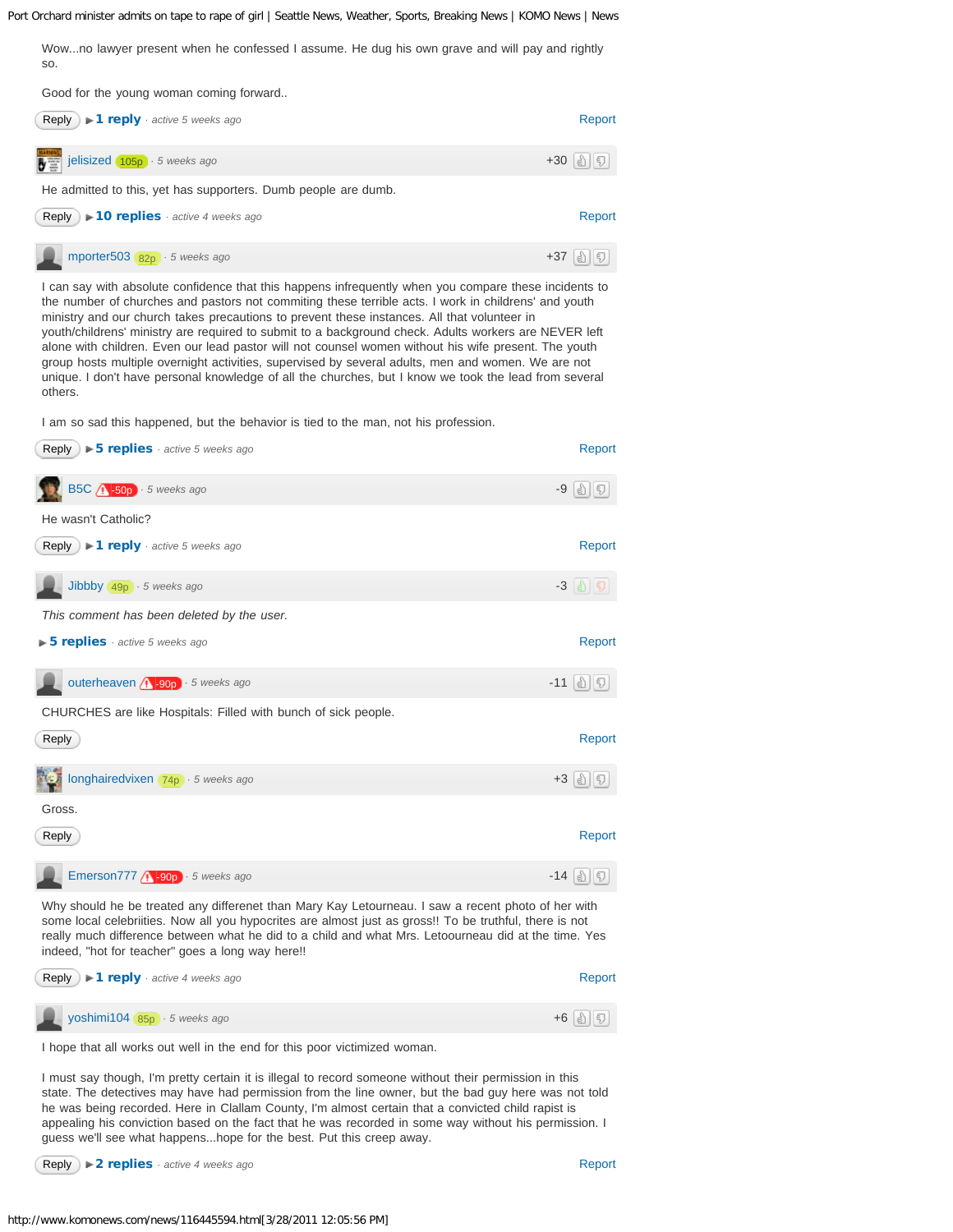<span id="page-4-3"></span><span id="page-4-2"></span><span id="page-4-1"></span><span id="page-4-0"></span>

<span id="page-4-5"></span><span id="page-4-4"></span>*KOMO News is happy to provide a forum for commenting and discussion. Please respect and abide by*